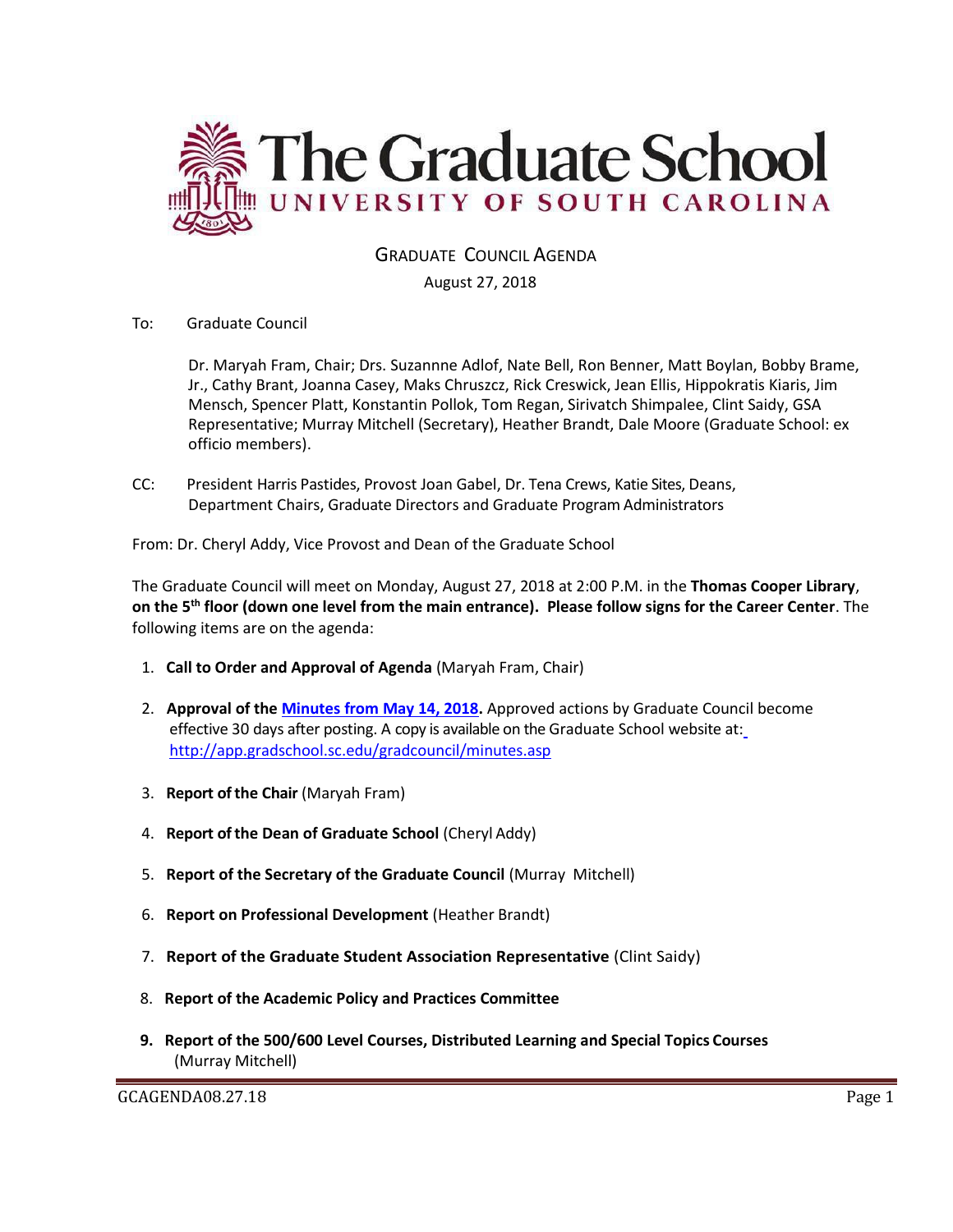This report is presented to Council for informational purposes only; no action is necessary.

# **500/600 Level Courses**

**ANTH 518** (3) Visual Cultures (Course Change Proposal: Fall 2019) **ITEC 584** (3) Hospitality and Tourism Technology (Delete Course; Fall 2019) **ELCT 533** (3) System Health Management (New Course Proposal: Fall 2018) **EMCH 550** (3) Introduction to Nuclear Safeguards (New Course Proposal: Fall 2018)

# **Distributed Learning Proposals**

**EDEX 643** (3) Social/Emotional Development and Guidance for Young Children with Developmental Delays (New Course Proposal: Spring 2018).

**ELCT 891** (3) Engineering System Health Management (Fall 2018)

# **Special Topics Courses**

**BADM 790** (3) Recruitment (Fall 2018) **BADM 790** (3) Strategic Dealmaking (Summer 2018) **BMEN 589** (3) Advanced Biomechanics (Fall 2018) **BMEN 589** (3) Data Analytics for Biomedical Engineers (Fall 2018) **BMEN 589** (3) Macro/Nanofuidics Lab-on-a-Chip (Fall 2018) **CSCE 790** (3) Introduction to Software Analysis (Fall 2018) **CSCE 790** (3) Machine Learning Systems (Fall 2018) **CSCE 790** (3) Millimeter-wave Networking and Applications (Fall 2018) **EDUC 632** (3) Relationship-Based Caregiving: Principles for Infant/Toddler Care (Summer 2018) **EDUC 632** (1) Secondary Internship Seminar 1 (3 sections; Fall 2018) **ELCT 559** (3) FEEDER: Power Generation, Operation, and Control (Fall 2018) **ELCT 891** (3) Engineering System Health Management (Fall 2018) **ELCT 891** (3) Nanostructured Magnetic Materials and Devices in Engineering (Fall 2018) **ELCT 891** (3) Wide Bandgap Semiconductors for Radiation Detection (Fall 2018) **EXSC 555** (3) Perceptual-Motor Development in Young Children (Fall 2018) **EDFI 845** (3) Qualitative Case Study (Fall 2018) **EDUC 632** (1 or 3) Essential Topics in Applied Behavior Analysis (Summer 2018) **ENHS 793** (3) Bioinformatics and Computational Biology (Fall 2018) **EXSC 555** (3) Principles of Neurorehabilitation (Fall 2018) **GEOG 847** (3) Advanced Seminar in Physical Geography: Coastal Processes (Fall 2018 **ITEC 590** (3) Emerging Information Technology Trends (Fall 2018) **JOUR 790** (3) Corporate Communication for Engineering Managers (3 sections; Fall 2018) **JOUR 790** (3) Corporate Social Responsibility (Fall 2018) **MATH 788** (3) Computational Number Theory (Fall 2018) **RUSS 598** (3) Homer in Russia (Fall 2018) **SOWK 768** (3) Professional Development-Bridge (Summer 2018)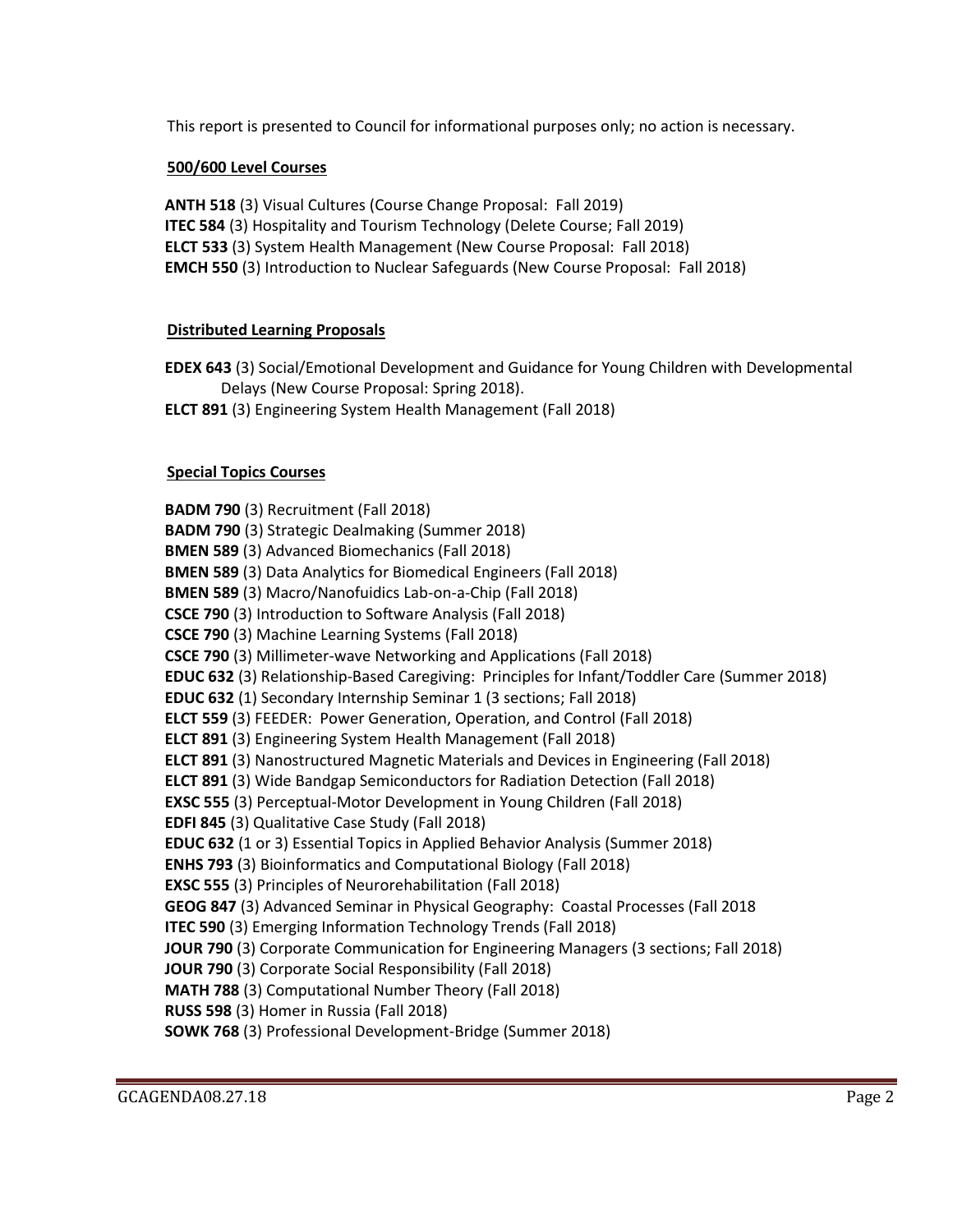### 10. **Associate Graduate Faculty Nominations** (Murray Mitchell)

| Name:    | <b>Andrew White (PhD)</b> |
|----------|---------------------------|
| Program: | Anthropology              |
| Term:    | Fall 2018 - Fall 2024     |

### 11. **Fellowships and Scholarships Committee**

### 12. **Report of Science, Math, and Related Professional Programs Committee** (Rick Creswick)

Below is a list of proposals reviewed by the Committee. Each curricular action can be viewed at this Public Agenda review site:

<https://www.sc.edu/programproposal/agenda/?id=48&code=GCO>

At this Public Agenda link, the individual proposals are not live-linked, but agenda items are listed in alphabetical order. To view the full proposals, GC members and Committee Chairs still need to go to the Committee Review site, and filter for "Committees", then for the "Committee" called "Added to Grad Council agenda."

None at this time.

13. **R**epor**t of the Humanities, Social Sciences, Education, and Related Professional Programs Committee**  (Cathy Brant)

Below is a list of proposals reviewed by the Committee. Each curricular action can be viewed at this Public Agenda review site:

<https://www.sc.edu/programproposal/agenda/?id=48&code=GCO>

At this Public Agenda link, the individual proposals are not live-linked, but agenda items are listed in alphabetical order. To view the full proposals, GC members and Committee Chairs still need to go to the Committee Review site, and filter for "Committees", then for the "Committee" called "Added to Grad Council agenda."

None at this time.

### 14. **Report of the Grievances, Appeals and Petitions Committee**

#### **15. Other Committee Reports**

**16. Old Business**

GCAGENDA08.27.18 Page 3